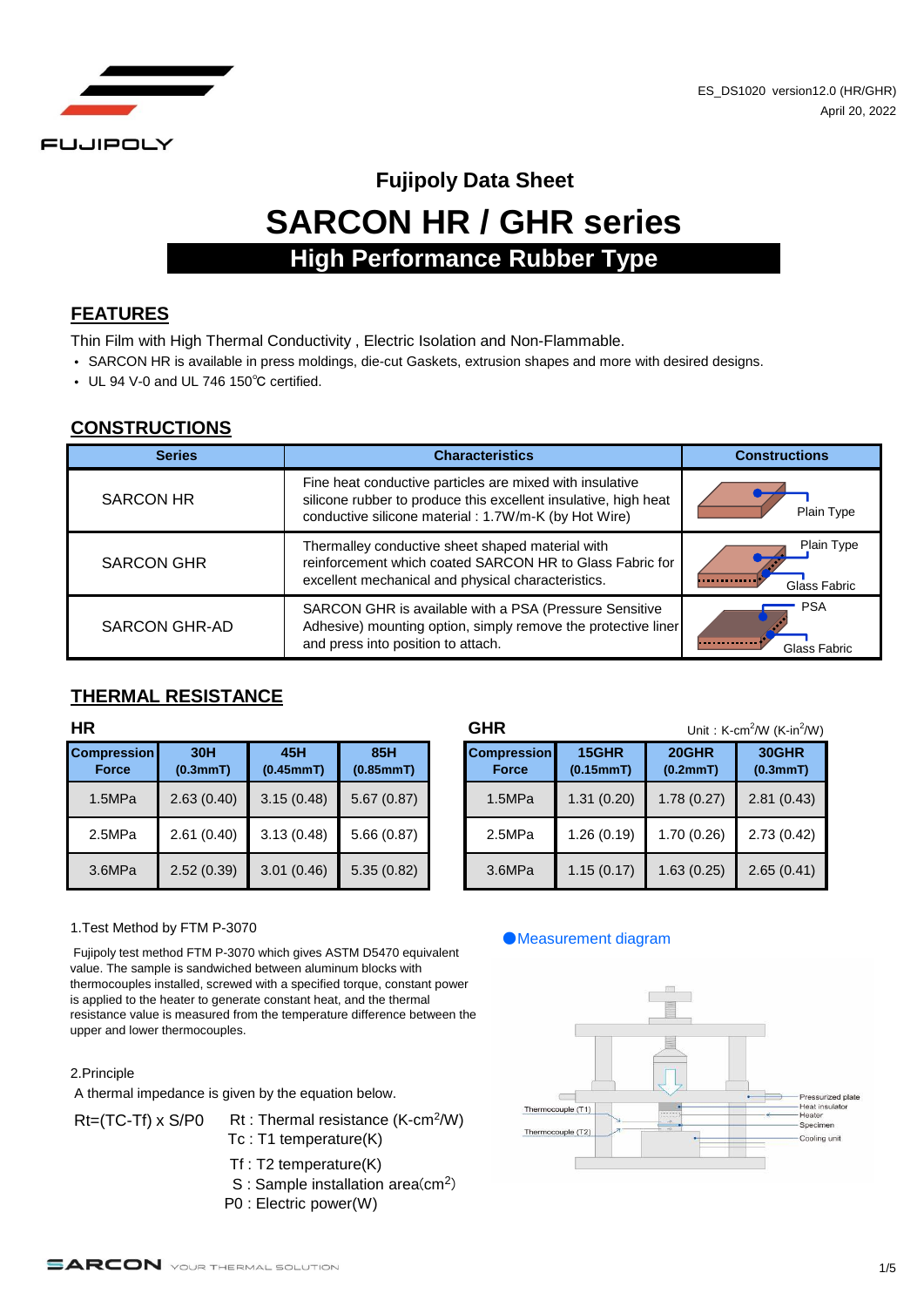### **TYPICAL PROPERTIES**

|                       | <b>Properties</b>                       |             | unit                     |                  | <b>HR</b>       |               |                       | <b>GHR</b>           |                   | <b>Test</b>                     |
|-----------------------|-----------------------------------------|-------------|--------------------------|------------------|-----------------|---------------|-----------------------|----------------------|-------------------|---------------------------------|
|                       |                                         |             |                          | <b>30H</b>       | 45H             | <b>85H</b>    | 15GHR                 | 20GHR                | 30GHR             | method                          |
| Physical              | Color                                   |             | $\overline{\phantom{a}}$ |                  | <b>Brown</b>    |               |                       | <b>Brown</b>         |                   | Visual                          |
| Properties            | <b>Thickness</b>                        |             | mm                       | 0.3<br>$+0.1/-0$ | 0.45<br>±0.05   | 0.85<br>±0.05 | 0.15<br>$+0.02/-0.04$ | 0.2<br>$+0.02/-0.04$ | 0.3<br>$+0.10/-0$ | ISO 463:2006                    |
|                       | <b>Specific Gravity</b>                 |             | L,                       |                  | 2.4             |               |                       | 2.4                  |                   | <b>ASTM D792</b>                |
|                       | <b>Hardness</b><br><b>Highest Value</b> | <b>IRHD</b> |                          | 85               | 85              | 85            | 92                    | 92                   | 95                | <b>ISO 7619</b>                 |
|                       | Tensile Strength                        |             | MPa                      | 4.8              | 5.0             | 5.0           | $52.3*$               | $39.2*$              | $22.4*$           | ASTM D412                       |
|                       |                                         |             | psi                      | 696              | 725             | 725           | 7583*                 | 5684*                | 3248*             |                                 |
|                       | Elongation                              |             | %                        | 60               | 60              | 60            | 2 or less*            | 2 or less*           | 2 or less*        | <b>ASTM D412</b>                |
|                       | <b>Tear Strength</b>                    |             | N/mm                     | $2$ (Die-B)      | 3 (Die-B)       | $6$ (Die-B)   |                       |                      |                   | ASTM D624                       |
| Electrical            | <b>Volume Resistivity</b>               | Ohm-m       |                          | $1x10^{13}$      | $1x10^{13}$     | $1x10^{13}$   | $1x10^{13}$           | $1x10^{13}$          | $1x10^{13}$       | ASTM D257                       |
|                       | Properties<br><b>Breakdown Voltage</b>  |             | kV(AC)                   | 9                | 10              | 14            | 3                     | 6                    | 9                 | ASTM D149                       |
|                       | Dielectric Strength                     |             | kV(AC)                   | 6                | $\overline{7}$  | 10            | $\overline{2}$        | $\overline{4}$       | 8                 | <b>ASTM D149</b>                |
|                       |                                         |             | 50Hz                     | 4.9              | 4.6             | 5.4           | 3.0                   | 3.3                  | 3.9               |                                 |
|                       | <b>Dielectric Constant</b>              | -           | 1kHz                     | 4.9              | 4.5             | 5.7           | 3.0                   | 3.3                  | 3.9               | ASTM D150                       |
|                       |                                         |             | 1MHz                     | 4.8              | 4.5             | 5.4           | 3.0                   | 3.3                  | 3.9               |                                 |
|                       |                                         |             | 50Hz                     | 0.008            | 0.007           | 0.004         | 0.015                 | 0.009                | 0.006             |                                 |
|                       | <b>Dissipation Factor</b>               |             | 1kHz                     | 0.004            | 0.004           | 0.002         | 0.005                 | 0.003                | 0.003             | ASTM D150                       |
|                       |                                         |             | 1MHz                     | 0.003            | 0.003           | 0.002         | 0.003                 | 0.004                | 0.004             |                                 |
| Thermal<br>Properties | Thermal<br>$W/m-K$<br>Conductivity      |             |                          |                  | 1.7             |               |                       | 1.4                  |                   | <b>ASTM D2326</b><br>(Hot Wire) |
|                       | Recommended                             |             | $^{\circ}$ C             |                  | $-40$ to $+150$ |               | $-40$ to $+150$       |                      |                   |                                 |
| Operating Temp.       |                                         |             | $\circ$ F                | $-40$ to $+302$  |                 |               | $-40$ to $+302$       |                      |                   |                                 |
|                       | <b>Relative Thermal Index</b>           |             | $^{\circ}$ C             |                  | 150             |               |                       | 150                  |                   | <b>UL 746</b>                   |
|                       | <b>Flame Retardant</b>                  |             | <b>UL94</b>              |                  | $V-0$           |               |                       | $V-0$                |                   | <b>UL 94</b>                    |

\* Tensile Strength/Elongation on GHR according to ASTM D1458, Fully Cured Silicone Rubber - Coated Glass Fabric Cloth.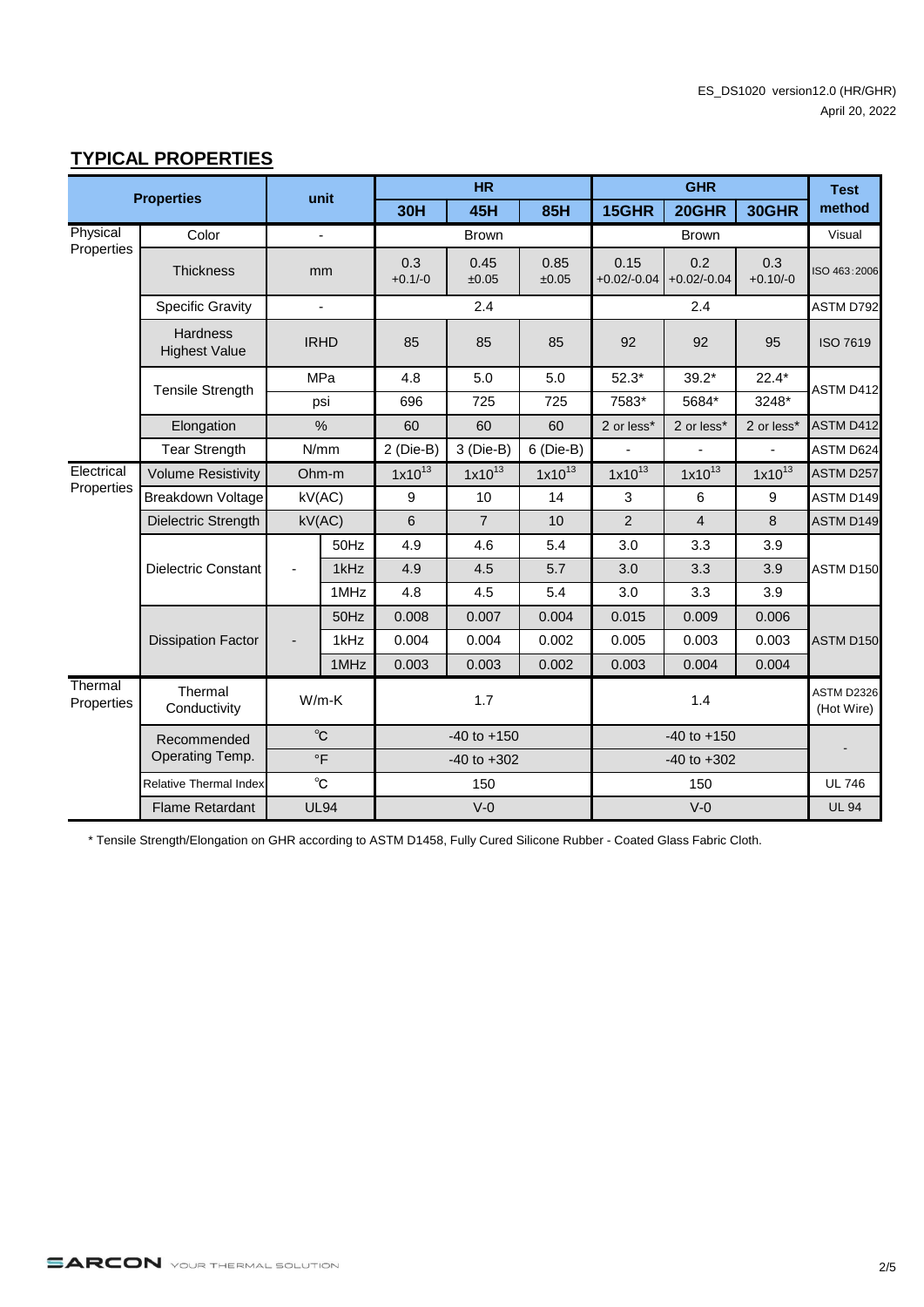#### **DURABILITY** ・ **HR**

#### **Heat Aging Test : 150**℃ **(300°F)**

| <b>Properties</b>         | unit        |               | 30H           |               | 45H           |               |               | 85H           |               |               |
|---------------------------|-------------|---------------|---------------|---------------|---------------|---------------|---------------|---------------|---------------|---------------|
|                           |             | <b>Before</b> | 500hrs        | 1,000hrs      | <b>Before</b> | 500hrs        | 1,000hrs      | <b>Before</b> | 500hrs        | 1,000hrs      |
| <b>Hardness</b>           | <b>IRHD</b> | 93            | 92            | 94            | 93            | 95            | 95            | 93            | 94            | 94            |
| <b>Tensile Strength</b>   | Mpa         | 5.6           | 5.3           | 3.9           | 6.8           | 6.3           | 6.1           | 6.2           | 5.8           | 5.5           |
| Elongation                | $\%$        | 60            | 30            | 25            | 50            | 30            | 30            | 50            | 30            | 30            |
| Volume Resistivity        | Ohm-m       | $9.0x10^{13}$ | $4.6x10^{13}$ | $1.0x10^{13}$ | $9.0x10^{13}$ | $6.6x10^{13}$ | $4.7x10^{13}$ | $1.0x10^{13}$ | $7.0x10^{13}$ | $7.0x10^{13}$ |
| Breakdown Voltage         | kV          | 9.0           | 7.8           | 7.0           | 10.0          | 8.3           | 8.1           | 14.0          | 11.7          | 11.5          |
|                           | 50Hz        | 4.9           | 4.6           | 4.6           | 4.6           | 4.5           | 4.6           | 5.4           | 5.5           | 5.5           |
| Dielectric Constant       | 1kHz        | 4.9           | 4.6           | 4.5           | 4.5           | 4.5           | 4.6           | 5.4           | 5.5           | 5.5           |
|                           | 1MHz        | 4.8           | 4.6           | 4.6           | 4.5           | 4.5           | 4.6           | 5.4           | 5.5           | 5.5           |
|                           | 50Hz        | 0.008         | 0.003         | 0.004         | 0.007         | 0.004         | 0.004         | 0.004         | 0.003         | 0.003         |
| <b>Dissipation Factor</b> | 1kHz        | 0.004         | 0.002         | 0.002         | 0.004         | 0.003         | 0.003         | 0.002         | 0.002         | 0.002         |
|                           | 1MHz        | 0.003         | 0.003         | 0.003         | 0.003         | 0.004         | 0.004         | 0.002         | 0.003         | 0.003         |

## **Heat Aging Test : 200**℃ **(390°F)**

| <b>Properties</b>         | unit        |               | 30H           |               |                        | 45H           |               | 85H           |               |               |
|---------------------------|-------------|---------------|---------------|---------------|------------------------|---------------|---------------|---------------|---------------|---------------|
|                           |             | <b>Before</b> | 500hrs        | 1,000hrs      | <b>Before</b>          | 500hrs        | 1,000hrs      | <b>Before</b> | 500hrs        | 1.000hrs      |
| <b>Hardness</b>           | <b>IRHD</b> | 93            | 98            | 98            | 93                     | 99            | 99            | 93            | 94            | 95            |
| <b>Tensile Strength</b>   | Mpa         | 5.6           | 5.3           | 5.6           | 6.8                    | 6.5           | 6.8           | 6.2           | 4.6           | 6.2           |
| Elongation                | %           | 60            | 40            | 25            | 50                     | 35            | 25            | 50            | 25            | 25            |
| <b>Volume Resistivity</b> | Ohm-m       | $9.0x10^{13}$ | $4.4x10^{13}$ | $9.4x10^{13}$ | 9.0x10 $\overline{13}$ | $6.5x10^{13}$ | $5.6x10^{13}$ | $1.0x10^{13}$ | $6.5x10^{13}$ | $7.6x10^{13}$ |
| Breakdown Voltage         | kV          | 9.0           | 7.6           | 7.0           | 10.0                   | 7.6           | 6.0           | 14.0          | 12.1          | 12.4          |
|                           | 50Hz        | 4.9           | 4.7           | 4.6           | 4.6                    | 4.4           | 4.3           | 5.4           | 5.5           | 5.5           |
| Dielectric Constant       | 1kHz        | 4.9           | 4.7           | 4.6           | 4.5                    | 4.4           | 4.3           | 5.4           | 5.5           | 5.4           |
|                           | 1MHz        | 4.8           | 4.7           | 4.6           | 4.5                    | 4.4           | 4.3           | 5.4           | 5.5           | 5.4           |
|                           | 50Hz        | 0.008         | 0.005         | 0.005         | 0.007                  | 0.004         | 0.004         | 0.004         | 0.002         | 0.002         |
| <b>Dissipation Factor</b> | 1kHz        | 0.004         | 0.003         | 0.003         | 0.004                  | 0.003         | 0.003         | 0.002         | 0.002         | 0.002         |
|                           | 1MHz        | 0.003         | 0.003         | 0.003         | 0.003                  | 0.003         | 0.003         | 0.002         | 0.003         | 0.002         |

## **Water Resistance Test : 60**℃ **(140°F)**

| <b>Properties</b>         | unit        |               | 30H           |               | 45H           |               |               | 85H           |               |               |
|---------------------------|-------------|---------------|---------------|---------------|---------------|---------------|---------------|---------------|---------------|---------------|
|                           |             | <b>Before</b> | 250hrs        | 500hrs        | <b>Before</b> | 250hrs        | 500hrs        | <b>Before</b> | 250hrs        | 500hrs        |
| <b>Hardness</b>           | <b>IRHD</b> | 90            | 86            | 86            | 93            | 90            | 89            | 93            | 86            | 86            |
| <b>Volume Resistivity</b> | Ohm-m       | $2.8x10^{13}$ | $3.6x10^{11}$ | $2.4x10^{11}$ | $1.8x10^{13}$ | $6.6x10^{11}$ | $2.4x10^{11}$ | $1.0x10^{13}$ | $5.3x10^{11}$ | $2.6x10^{11}$ |
| <b>Breakdown Voltage</b>  | kV          | 9.0           | 3.5           | 4.0           | 10.5          | 6.0           | 5.0           | 14.0          | 7.0           | 6.0           |
|                           | 50Hz        | 4.9           | 5.3           | 5.6           | 4.6           | 5.3           | 5.5           | 5.4           | 6.1           | 6.4           |
| Dielectric Constant       | 1kHz        | 4.9           | 5.2           | 5.4           | 4.5           | 5.1           | 5.3           | 5.4           | 5.9           | 6.2           |
|                           | 1MHz        | 4.8           | 5.1           | 5.2           | 4.5           | 5.1           | 5.1           | 5.4           | 5.8           | 6.0           |
|                           | 50Hz        | 0.008         | 0.021         | 0.029         | 0.007         | 0.016         | 0.024         | 0.004         | 0.019         | 0.023         |
| <b>Dissipation Factor</b> | 1kHz        | 0.004         | 0.013         | 0.017         | 0.004         | 0.009         | 0.014         | 0.002         | 0.010         | 0.013         |
|                           | 1MHz        | 0.003         | 0.006         | 0.008         | 0.003         | 0.006         | 0.007         | 0.002         | 0.006         | 0.007         |

# **Chemical Resistance Test : (Chemical : HCFC AK-225 (Substitutive Freon) )**

| <b>Properties</b>                       | unit |               | 30H           |                    | 45H           | 85H            |               |  |
|-----------------------------------------|------|---------------|---------------|--------------------|---------------|----------------|---------------|--|
|                                         |      | <b>Before</b> | 24hrs         | <b>Before</b>      | 24hrs         | <b>Before</b>  | 500hrs        |  |
| Volume Resistivity Ohm-m                |      | $2.8x10^{12}$ | $3.0x10^{11}$ | 1.8x10 $^{\rm 13}$ | $2.3x10^{13}$ | 1.0x10 $^{13}$ | $6.0x10^{13}$ |  |
| Breakdown Voltage                       | k٧   |               |               | 10                 | 10            | 14             | 13            |  |
| Thermal Resistance K-in <sup>2</sup> /W |      | 0.42          | 0.41          | 0.52               | 0.53          | 0.76           | 0.74          |  |

Thermal resistance is measured with FTM P-3010.

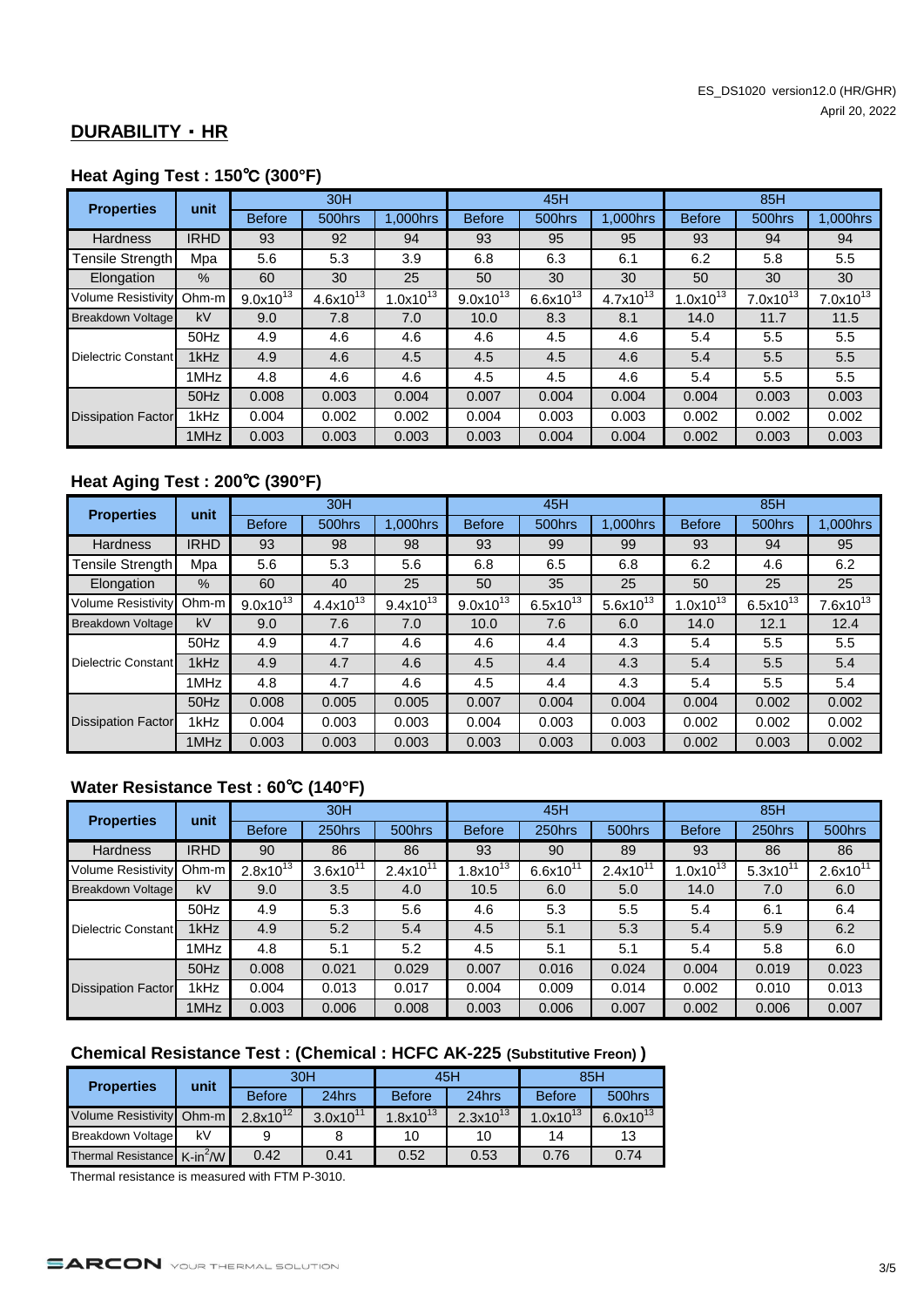#### **DURABILITY** ・ **GHR**

#### **Heat Aging Test : 150**℃ **(300°F)**

| <b>Properties</b>         | unit        |                | 15GHR            |               | 20GHR         |               |               | 30GHR         |               |               |
|---------------------------|-------------|----------------|------------------|---------------|---------------|---------------|---------------|---------------|---------------|---------------|
|                           |             | <b>Before</b>  | 500hrs           | 1.000hrs      | <b>Before</b> | 500hrs        | 1.000hrs      | <b>Before</b> | 500hrs        | 1,000hrs      |
| Hardness                  | <b>IRHD</b> | 92             | 93               | 92            | 92            | 92            | 93            | 95            | 94            | 96            |
| Tensile Strength          | Mpa         | 52.3           | 60.1             | 51.0          | 41.7          | 43.1          | 47.0          | 24.1          | 24.6          | 26.6          |
| Elongation                | $\%$        | 2 or less      | 2 or less        | 2 or less     | 2 or less     | 2 or less     | 2 or less     | 2 or less     | 2 or less     | 2 or less     |
| <b>Volume Resistivity</b> | $Ohm-m$     | 1.1x10 $^{13}$ | $6.5x10^{13}$    | $1.8x10^{14}$ | $1.3x10^{13}$ | $1.3x10^{14}$ | $7.3x10^{13}$ | $3.3x10^{13}$ | $9.1x10^{13}$ | $3.9x10^{13}$ |
| Breakdown Voltage         | kV          | 3.0            | 3.0 <sub>2</sub> | 3.0           | 5.5           | 5.3           | 5.0           | 7.0           | 7.3           | 7.0           |
|                           | 50Hz        | 3.0            | 2.6              | 2.5           | 3.3           | 2.7           | 2.9           | 3.9           | 3.4           | 3.1           |
| Dielectric Constant       | 1kHz        | 3.0            | 2.6              | 2.5           | 3.3           | 2.6           | 2.9           | 3.9           | 3.4           | 3.1           |
|                           | 1MHz        | 3.0            | 2.6              | 2.5           | 3.3           | 2.6           | 2.9           | 3.9           | 3.4           | 3.1           |
|                           | 50Hz        | 0.015          | 0.005            | 0.004         | 0.009         | 0.003         | 0.004         | 0.006         | 0.003         | 0.004         |
| <b>Dissipation Factor</b> | 1kHz        | 0.005          | 0.002            | 0.002         | 0.003         | 0.002         | 0.002         | 0.003         | 0.002         | 0.002         |
|                           | 1MHz        | 0.003          | 0.003            | 0.003         | 0.004         | 0.004         | 0.003         | 0.004         | 0.004         | 0.004         |

# **Heat Aging Test : 200**℃ **(390°F)**

| <b>Properties</b>         | unit        |                        | 15GHR         |               | 20GHR         |               |               | 30GHR         |               |               |
|---------------------------|-------------|------------------------|---------------|---------------|---------------|---------------|---------------|---------------|---------------|---------------|
|                           |             | <b>Before</b>          | 500hrs        | 1,000hrs      | <b>Before</b> | 500hrs        | 1,000hrs      | <b>Before</b> | 500hrs        | 1.000hrs      |
| <b>Hardness</b>           | <b>IRHD</b> | 92                     | 93            | 94            | 92            | 92            | 92            | 95            | 95            | 96            |
| <b>Tensile Strength</b>   | Mpa         | 52.3                   | 45.7          | 38.5          | 41.7          | 38.7          | 41.7          | 24.1          | 23.0          | 20.2          |
| Elongation                | %           | 2 or less              | 2 or less     | 2 or less     | 2 or less     | 2 or less     | 2 or less     | 2 or less     | 2 or less     | 2 or less     |
| <b>Volume Resistivity</b> | Ohm-m       | 1.1x10 $\overline{13}$ | $1.8x10^{14}$ | $1.8x10^{14}$ | $1.3x10^{13}$ | $1.1x10^{14}$ | $1.8x10^{14}$ | $3.3x10^{13}$ | $1.0x10^{14}$ | $1.0x10^{14}$ |
| <b>Breakdown Voltage</b>  | kV          | 3.0                    | 3.0           | 2.5           | 5.5           | 4.7           | 4.0           | 7.0           | 6.1           | 5.7           |
|                           | 50Hz        | 3.0                    | 2.1           | 2.4           | 3.3           | 2.6           | 2.9           | 3.9           | 3.2           | 3.5           |
| Dielectric Constant       | 1kHz        | 3.0                    | 2.1           | 2.4           | 3.3           | 2.7           | 2.9           | 3.9           | 3.2           | 3.5           |
|                           | 1MHz        | 3.0                    | 2.2           | 2.4           | 3.3           | 2.6           | 2.9           | 3.9           | 3.2           | 3.5           |
|                           | 50Hz        | 0.015                  | 0.001         | 0.002         | 0.009         | 0.001         | 0.002         | 0.006         | 0.002         | 0.002         |
| <b>Dissipation Factor</b> | 1kHz        | 0.005                  | 0.001         | 0.001         | 0.003         | 0.001         | 0.001         | 0.003         | 0.001         | 0.001         |
|                           | 1MHz        | 0.003                  | 0.002         | 0.003         | 0.004         | 0.002         | 0.003         | 0.004         | 0.003         | 0.003         |

# **Water Resistance Test : 60**℃ **(140°F)**

| <b>Properties</b>         | unit        |               | 15GHR         |               | 20GHR         |            |            | 30GHR                    |                          |                     |
|---------------------------|-------------|---------------|---------------|---------------|---------------|------------|------------|--------------------------|--------------------------|---------------------|
|                           |             | <b>Before</b> | 250hrs        | 500hrs        | <b>Before</b> | 250hrs     | 500hrs     | <b>Before</b>            | 250hrs                   | 500hrs              |
| <b>Hardness</b>           | <b>IRHD</b> | 92            | 92            | 92            | 92            | 92         | 92         | 95                       | 95                       | 95                  |
| <b>Volume Resistivity</b> | $Ohm-m$     | $1.1x10^{13}$ | $7.5x10^{11}$ | $3.2x10^{10}$ | $1.3x10^{13}$ | $3.3x10^9$ | $2.0x10^8$ | $3.3x\overline{10}^{13}$ | $2.4x10^{11}$            | 3.9x10 <sup>9</sup> |
| Breakdown Voltage         | kV          | 3.0           | 2.5           | 2.5           | 5.5           | 4.0        | 4.0        | 7.0                      | 7.0                      | 7.0                 |
|                           | 50Hz        | 3.0           |               | 3.5           | 3.3           |            | 4.4        | 3.9                      |                          | 5.0                 |
| Dielectric Constant       | 1kHz        | 3.0           |               | 3.3           | 3.3           |            | 4.1        | 3.9                      |                          | 4.7                 |
|                           | 1MHz        | 3.0           |               | 3.3           | 3.3           |            | 4.0        | 3.9                      |                          | 4.5                 |
|                           | 50Hz        | 0.015         |               | 0.045         | 0.009         |            | 0.061      | 0.006                    |                          | 0.069               |
| <b>Dissipation Factor</b> | 1kHz        | 0.005         |               | 0.010         | 0.003         |            | 0.026      | 0.003                    | $\overline{\phantom{a}}$ | 0.020               |
|                           | 1MHz        | 0.003         |               | 0.007         | 0.004         |            | 0.014      | 0.004                    |                          | 0.008               |

# **Chemical Resistance Test : (Chemical : HCFC AK-225 (Substitutive Freon) )**

| <b>Properties</b>                       | unit |               | 15GHR         |               | 20GHR         | 30GHR         |               |  |
|-----------------------------------------|------|---------------|---------------|---------------|---------------|---------------|---------------|--|
|                                         |      | <b>Before</b> | 24hrs         | <b>Before</b> | 24hrs         | <b>Before</b> | 500hrs        |  |
| Volume Resistivity Ohm-m                |      | $.6x10^{13}$  | $2.5x10^{12}$ | $3.2x10^{13}$ | $1.2x10^{13}$ | $2.5x10^{13}$ | $1.1x10^{13}$ |  |
| <b>Breakdown Voltage</b>                | k٧   |               |               |               | 4.5           |               | 8.3           |  |
| Thermal Resistance K-in <sup>2</sup> /W |      | 0.55          | 0.56          | 0.57          | 0.61          | 0.61          | 0.62          |  |

Thermal resistance is measured with FTM P-3010.